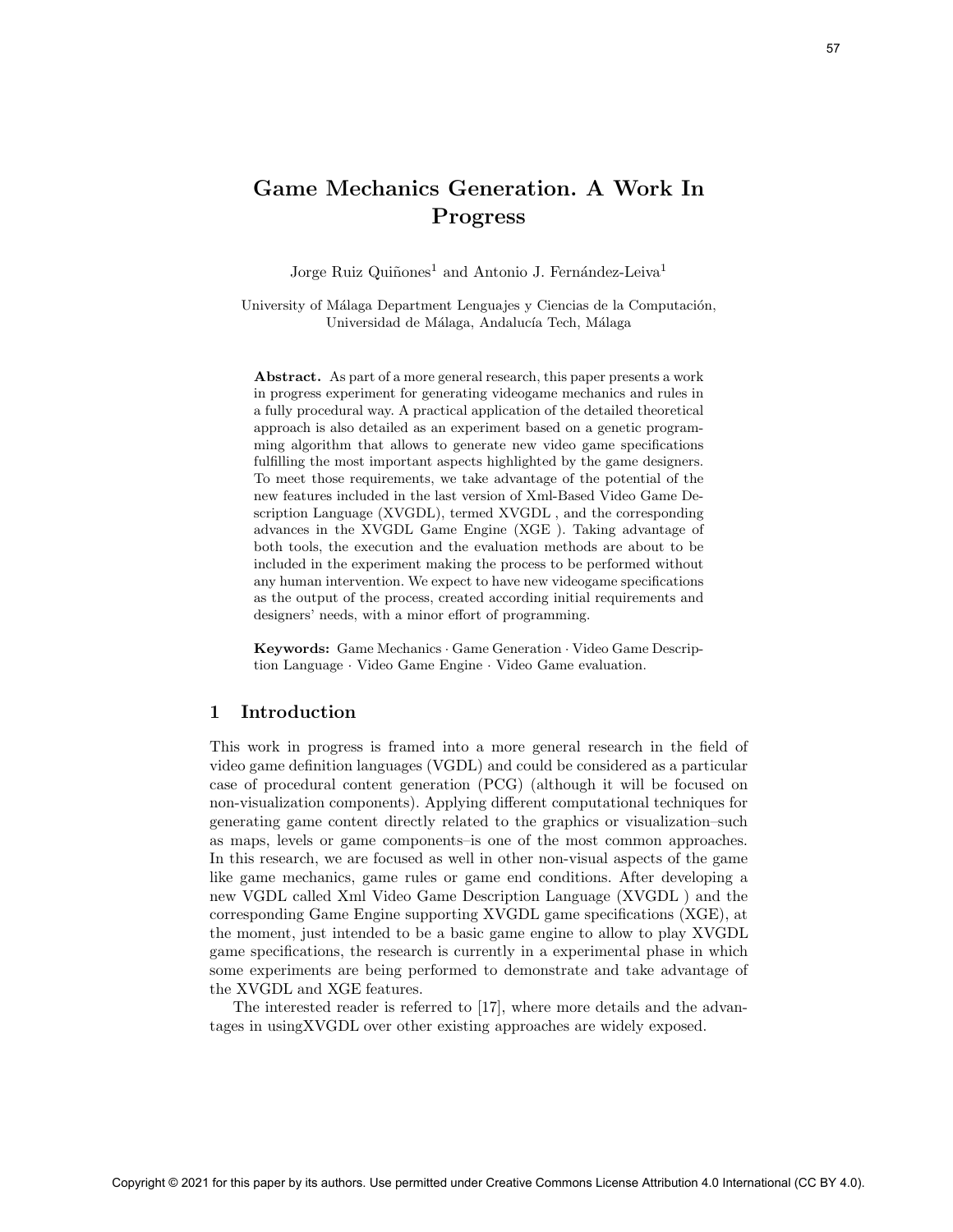At this point of the global research, we can highlight the following aspects:

- XVGDL is a complete VGDL with powerful features to take advantage of and contributing some improvements compared to other existing VGDLs implementations.
- XGE is a complete functional game engine with research purposes that allows to execute XVGDL specifications and provides great feedback to evaluate games' specifications.
- XVGDL and XGE are already implemented and presented. Used together, they are a powerful tool to develop real experiments that can definitely contribute during the game design phase, providing the game designers useful information and feedback during the game play and after game executions.

The new step in our research path is, using both XGE and XGE features, to provide a software that will be able to generate game mechanics. As a general concept, that can be understood as generating new games as they will be potentially different games one from each other. This is actually a previous stage to generate full games automatically, including some other concepts like graphics, maps/levels definitions, game objects, etc . . .

This work in progress presentation is structured as follows. In section 2, the state of the art is exposed including some of the most relevant related works and also explains more in deep the XVGDL and XGE features that allow to evaluate and optimize video game specifications. Following, section 3 and its different subsections explain in detail the approach that we are following to generate game mechanics and how the genetic programming algorithm is developed to help on the main goal of the experiment. In particular, in subsection 3.3, the practical experiment approach is described including the requirements, the algorithm implementation and the expected outputs in the latest subsections. In subsection 3.6 we analyze then the expected outputs and how this experiment can contribute to the community. Last section 4, finally presents the conclusions and future work, mentioning the following steps to complete the global research project and the aspects to continue improving XVGDL and XGE .

# 2 State of the Art

Bio-inspired algorithms and, in particular, genetic programming (GP) has been widely used in many different research and engineering areas, including lots of many real examples and applications of this technique. Studies and researches in the computer games (videogames) field are not an exception in this sense, and we can find also existing works that take advantage of the GP features.

Focusing on computer games field, GP has been applied to agents [6, 11, 1], modeling [8, 4], machine learning [12, 19] or procedural content generation [5], to mention some of the existing works. This prolific production demonstrates that GP applied to any different area or research field in games or computer videogames is a really promising and powerful technique to proceed with experiments of different nature (different areas/sub-areas) and get an interesting and valuable output to be analyzed.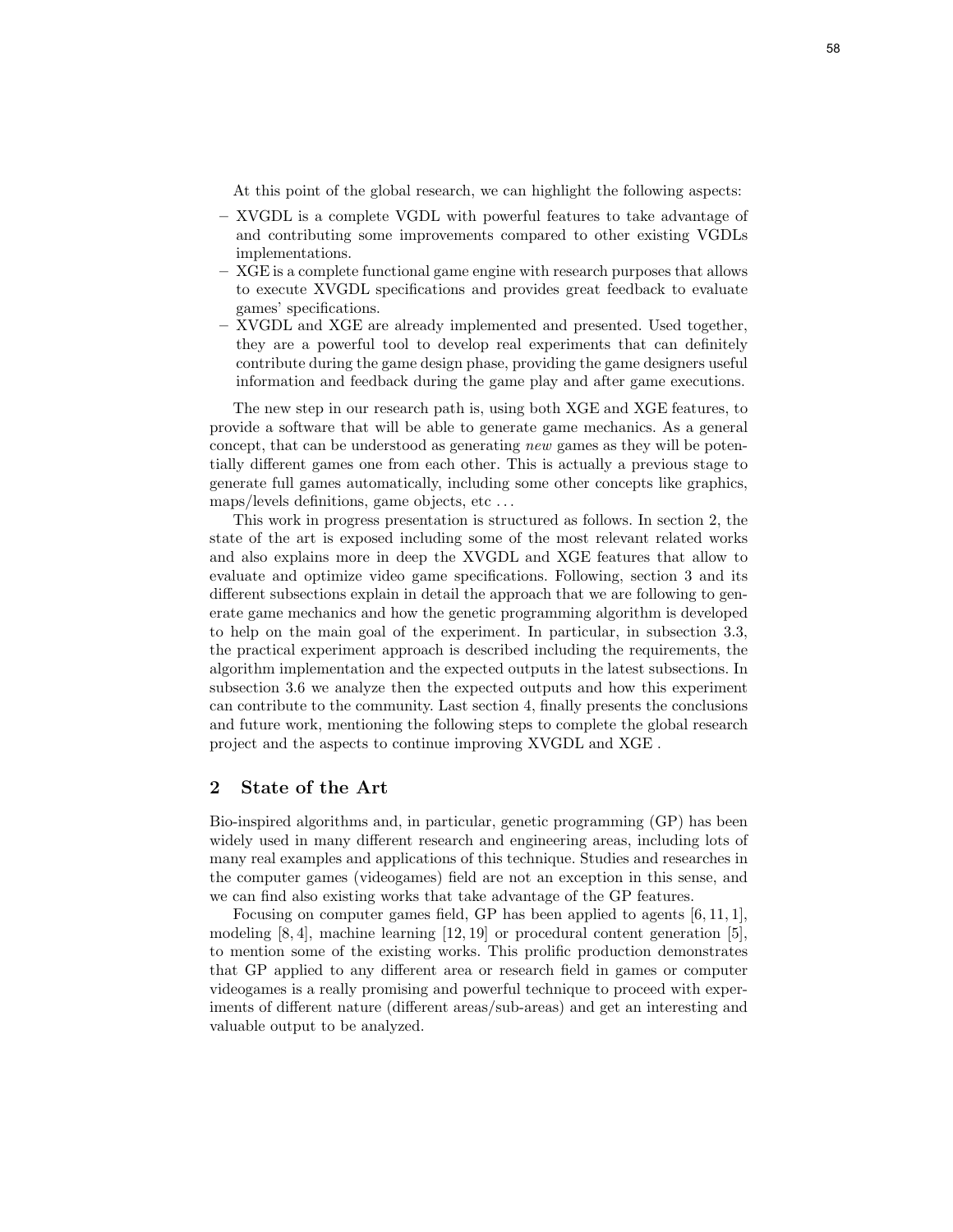Getting deeper into game mechanics sub-area inside games research, many recent publications about this topic can be found, but at the moment, it is difficult to find works directly related to game mechanics generation. Some of the most interesting works in this particular area are related to game mechanics modelling and how they affect somehow to the players [2, 16, 14, 7] and also works more focused on practical applications like [15, 21, 20, 18]. Last, worth to mention [10] as a particular important contribution in the scope of our research, exposing tools to manage dynamics in n-player games of different nature.

As stated, there are many different approaches that contribute so much to the community, although it seems less common to find game mechanics (game design) generation approach using Genetic Programming (GP). As an example, [3] is focused on generating card games. This is a promising study to validate the approach of trying generating different kind of games using GP. Applying genetic programming to this particular field, would be a nice new contribution of this work.

## 3 Generating Game mechanics

As stated in the previous chapter, Game mechanics in general represent a very interesting and active game component to study. The research on game mechanics can be done from many different approaches, ranging from theory to practical applications. As aforementioned, we can not easily find works that are fully focused on game mechanics generation automatically and, as a consequence, there are just a few approaches to generate complete games, as an example [13]. We consider this aspect as a core point to finally be able to generate complete games in an procedural way, which is also in our research.

The main reasons and barriers that we find in order to develop a game mechanics generator include the following points:

- There is no standard VGDL that allows to extend the research in this and other related fields. This makes the advances to be so slow and so coupled to a concrete solution.
- There is no current approach that allows to test and experiment for games of different nature. The point here also is that the existing works in this field are heavily tied to a concrete example or implementation of a game, making it difficult to be extended.
- Evaluating the computational creations is not a easy task to be performed in a procedural way, and that is a key part of the whole process. A reliable way to evaluate games is needed to automate the game generation process and, in particular, the game mechanics generation.

The lack of having an standard way of describing game specifications or in particular, game mechanics, is in our opinion, the most important barrier to cross. In this sense, the publication of XVGDL has been great contribution as the majority of those problems, making possible to extend the research in fields like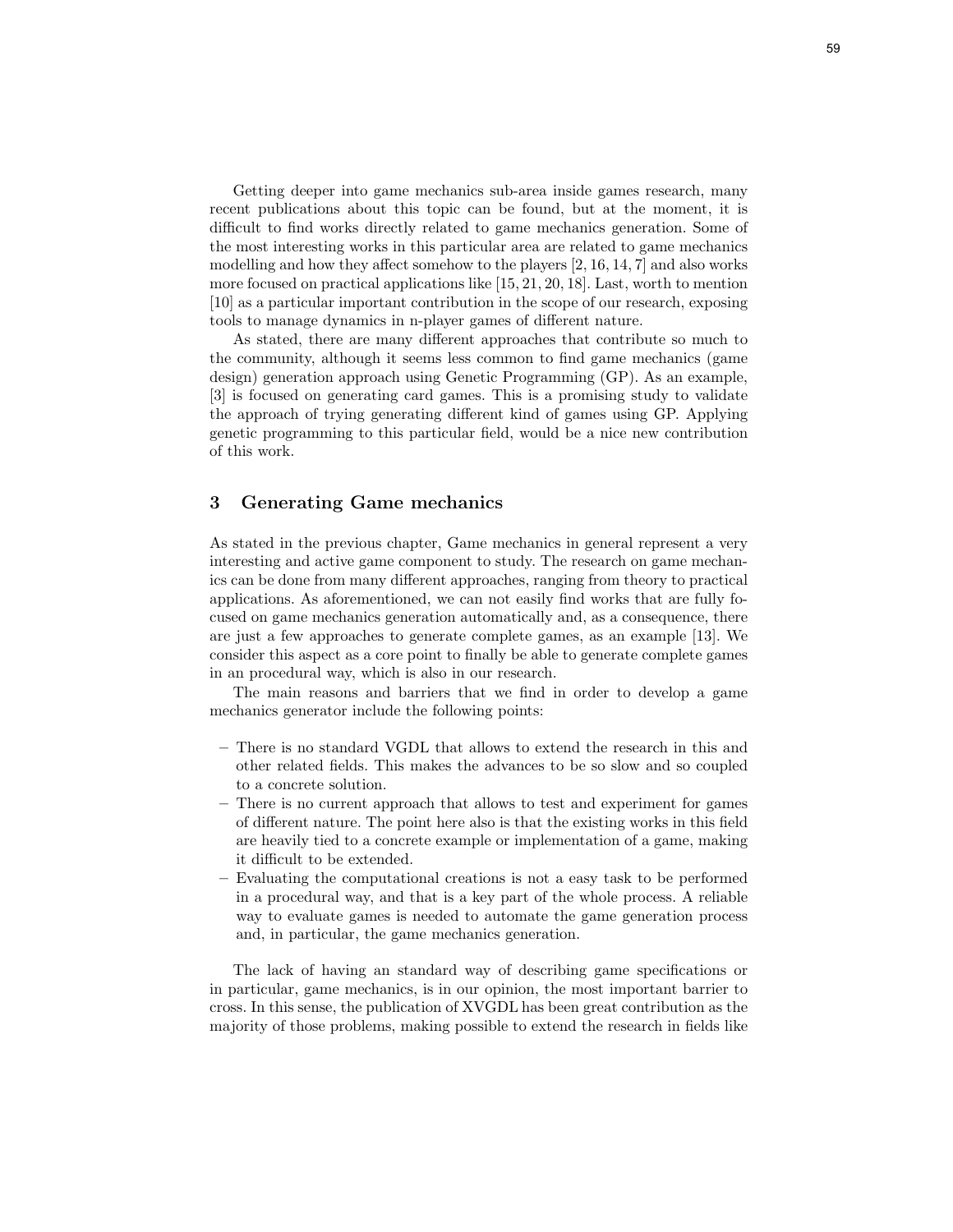game mechanics, without focusing on other points, like describing or specifying a game, an example to use, a game engine to execute, etc...

With previous experiments and researches, it has been demonstrated that XVGDL and XGE are a really useful tools to explore and can contribute so much with their potential and, with this new work, we want to give a new step forward in this field, making possible to create mechanics and/or games, taking advantages of the mentioned researches. In the next sub-section, the process of generating game mechanics using an XVGDL approach is fully detailed.

#### 3.1 The XVGDL approach to generate game mechanics

Given the ability we have to specify very different parts of a game at the content, visualization or mechanics level, this work in progress presents a procedure that allows to generate parts, or even complete, videogames specifications using XVGDL . Chasing the idea of applying a genetic programming (GP) technique and taking advantage of the XVGDL nature, an specification can be easily interpreted as a tree, by the inherited representation of an XML itself. At first, it seems a feasible solution to apply GP to find new solutions (specifications) that represent new games.

For our case of study in particular, the XVGDL has by definition an structure which is really likely to be applied to a GP approach. XVGDL (based on XML language) can be easily transformed into a tree representation. Also, different nodes or even complete branches can be defined so they can be fit perfectly with the GP definition, being used in the different GP algorithm phase.

Being XVGDL a concrete implementation of the eXtensible Markup Language (XML), it can therefore easily be interpreted as a tree structure. The Document Object Model (DOM) is the foundation of XML documents have a hierarchy of units called nodes. DOM, is a way of describing the nodes and the relationships between them. A DOM document is a collection of nodes or pieces of information organized in a hierarchy.

If we interpret an existing specification of a game in XVGDL language taking into account these mentioned characteristics, we could easily represent the specification in the form of a tree and, in addition, separating the XVGDL nodes theoretically and by concepts as indicated in the Figure 1.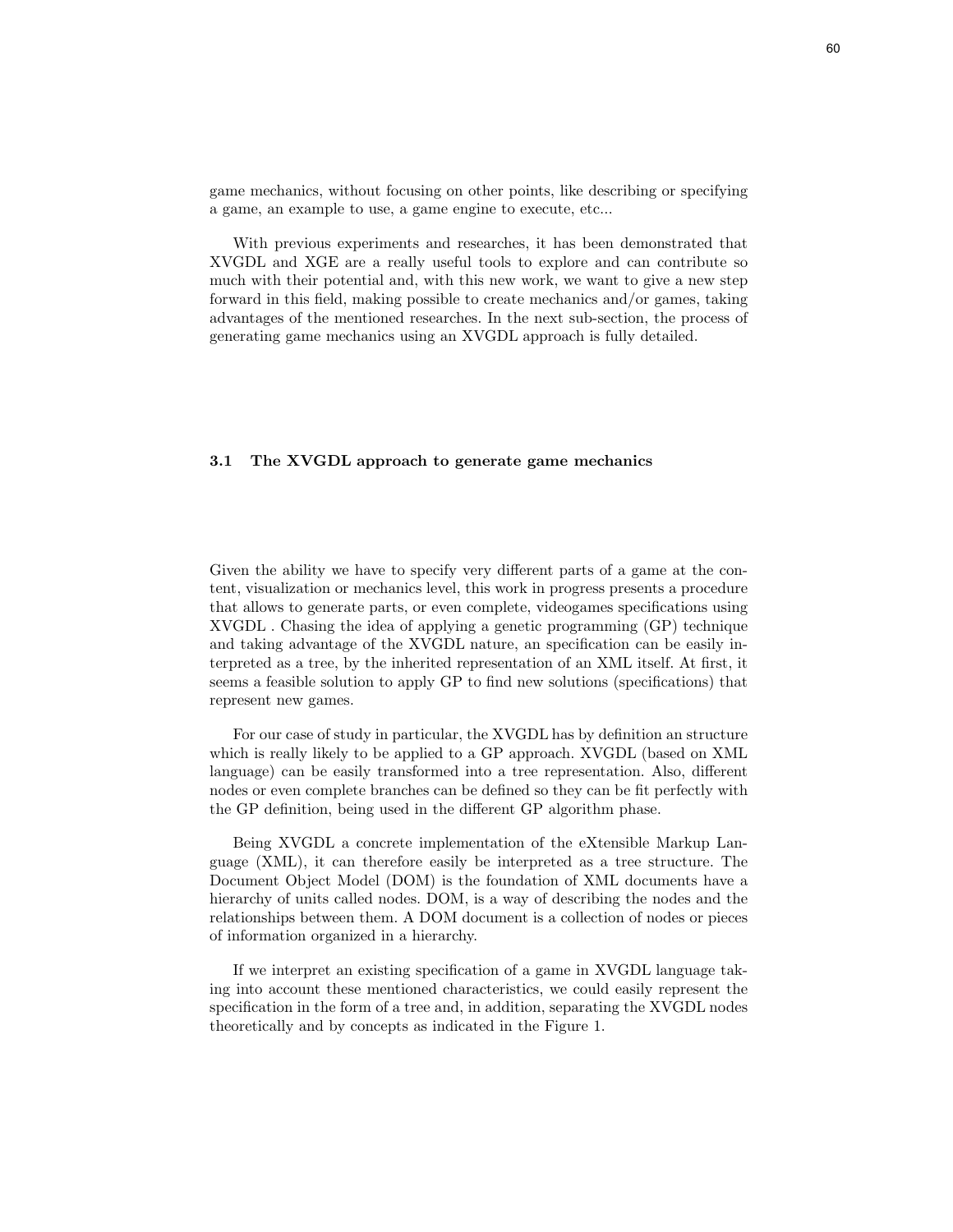

Fig. 1. Basic composition of an XVGDL specification represented as a tree.

As it can be appreciated in the Figure 1, all the information of a specification of a game in XVGDL would be lower in the hierarchy of each of the main nodes represented in the image. In addition to the main parent node, at the first level of the hierarchy, the detail of each of the levels represented is specified below:

- Structural Information: At this level, all XVGDL nodes related to the structure of the game, its maps, levels, screens or its controls, as well as the general properties that are established, are represented.
- Graphic Information: From this level, all XVGDL nodes related to graphic aspects would hang. We talk, for example, about details at the renderer level, the bitmaps associated with each of the game objects or the screen layout.
- Mechanics Information: All XVGDL nodes related to game mechanics. This node would be much more extensive in depth including game rules, end conditions, game states, the objects present in the game and events.
- Artificial Intelligence (AI): Considering it has importance enough to have its own node. AI sub-tree includes all the information and specifications related to agents and AI applied to any object in the game. It also includes all different AI implementations not directly related to an object, but affecting somehow during game play. As an example, an algorithm implementation to set the weather conditions during the game play or the game difficulty according to the player conditions and behaviour.

#### 3.2 Representation of XVGDL elements in a tree.

We have seen, in general terms, how we could conceptually group XVGDL elements in four different dimensions. From these nodes, let's call them main, in general the intermediate nodes will represent concepts (existing elements/tags in XVGDL ) as well as their properties. To complete the tree, the leaf nodes will represent specific values for each of the properties of the parent node. Each leaf node will have a value in relation to the parent node it represents.

As an example, in Figure 2, the representation of a bitmap element defined in XVGDL is detailed from the following code: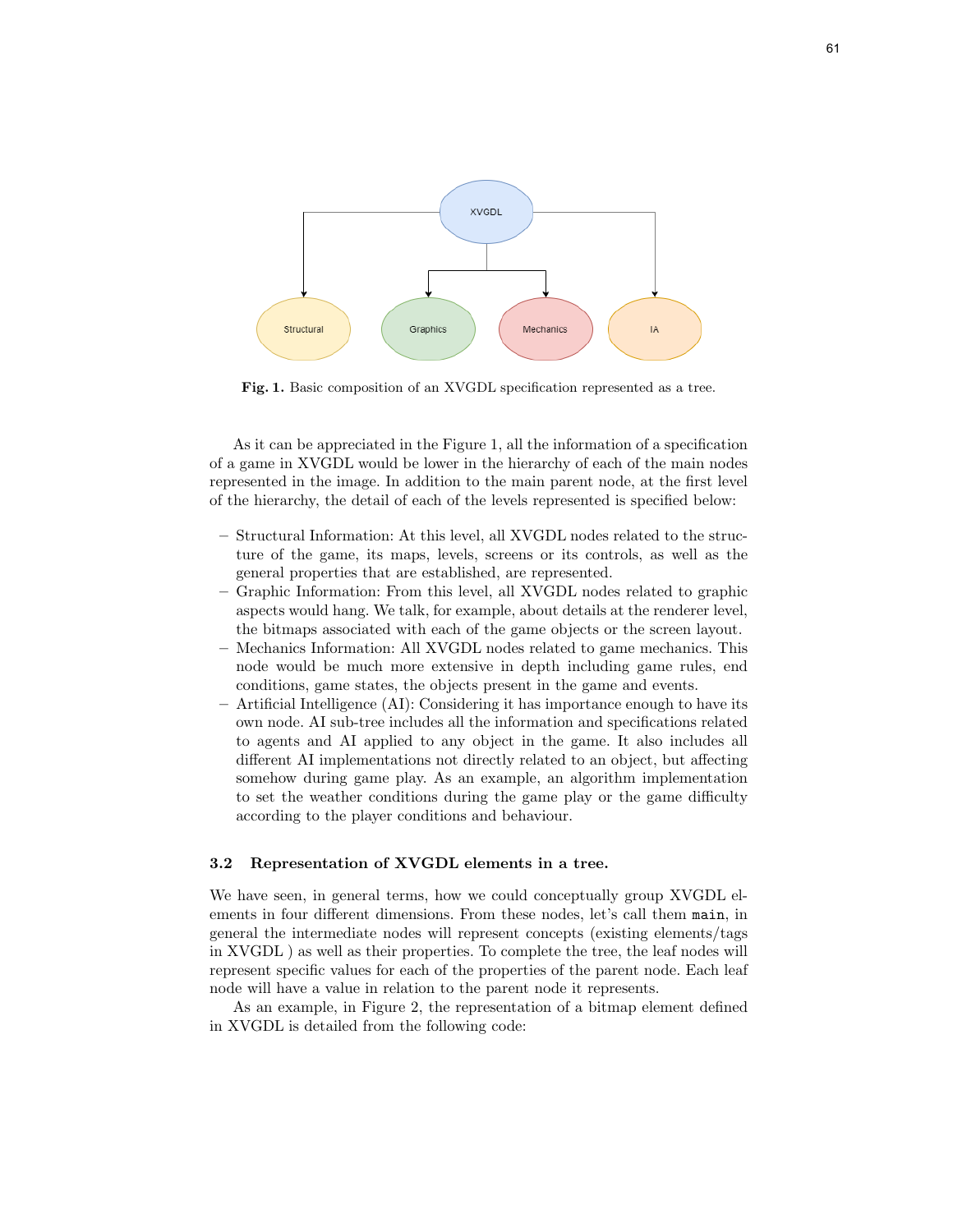1 <bitmap id='PlayerRunning' file='/bitmaps/player-running.png' />



Fig. 2. XVGDL representation of nodes with attributes and values.

In Figure 2, the blue Bitmap node represents an element of the XVGDL . The red nodes named id and file represent properties of the parent node. The leaf nodes, in green, represent specific values of these properties.

Following the same color code represented in Figure 2 (blue for components, red for attributes and green for values), another bit more complex case is represented in Figure 3, which shows graphically the tree representation of the following XVGDL code: :

```
1 <rule name="eatSmallDot" type="collision">
2 <ruleAction objectName="pacman" result="score-up" value="100" />
3 <ruleAction objectName="smallDot" result="disappear" />
4 \times/rule>
```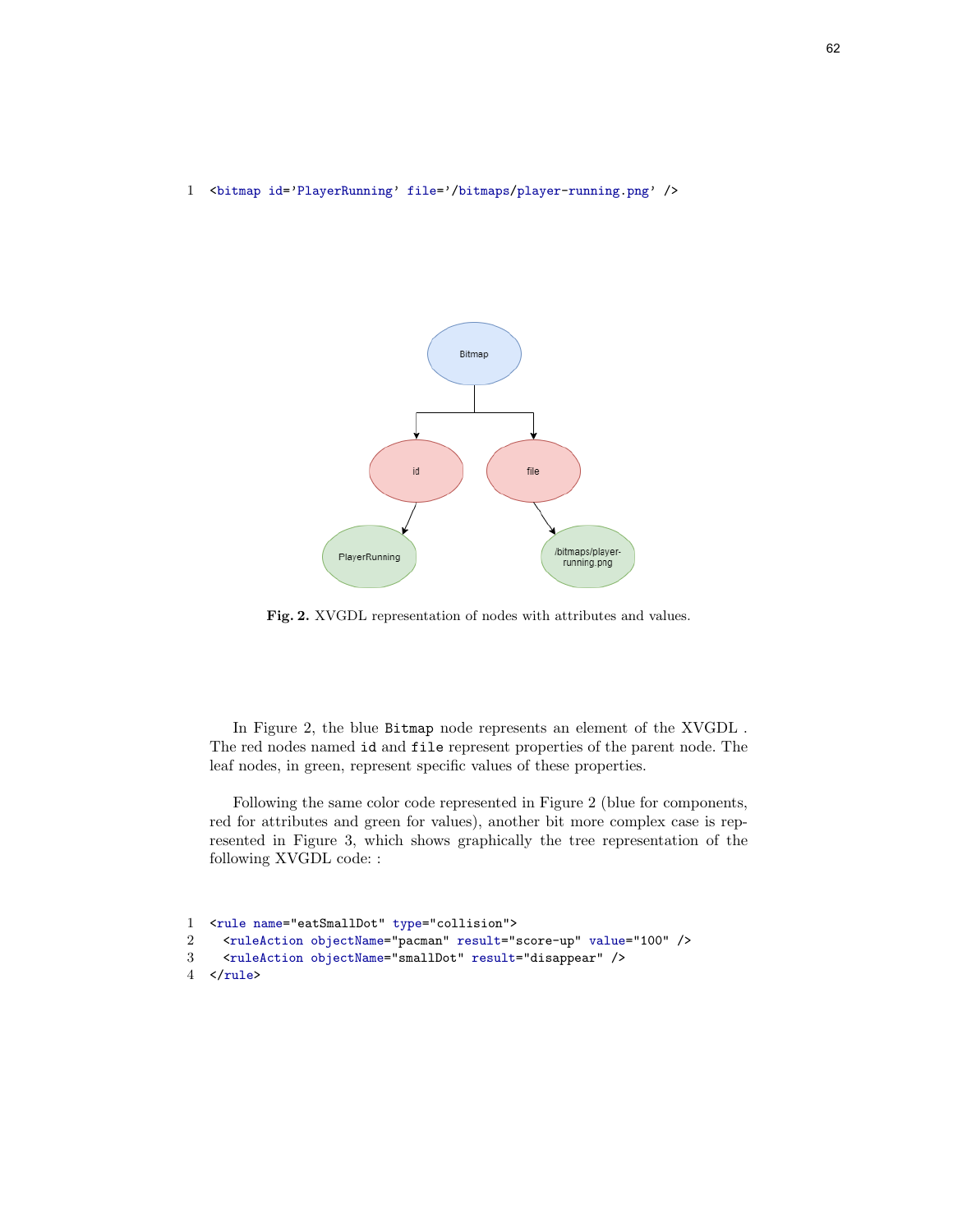

Fig. 3. XVGDL representation of complex nodes with sub-trees.

Following this type of representation and given the four main nodes from which the information hangs (structural, mechanical, IA and graphic), we can represent an entire specification in the form of a tree and work with it in a future genetic programming experiment.

#### 3.3 Designing the experiment: Generating Game mechanics

Supporting the underlying research, a practical experiment was conducted to demonstrate the potential of this approach and also to be able to extract valuable information about the game design in a particular case, using an specification of the Pacman [9] videogame as test bench.

As aforementioned, the main idea of this global research is to generate full games from scratch (or at least, with a minimum effort of development), but at this point, we are focusing on the game mechanics and game rules. That means that the whole game generation is not covered.

This approach will allow us to create new game specifications including new mechanics. Practically, this means we can create new games. Not only that, but also if we apply the same solution to all the elements in the XVGDL tree representation, is easy to extrapolate it to different nodes in the tree, that is, covering not only mechanics but also other game components.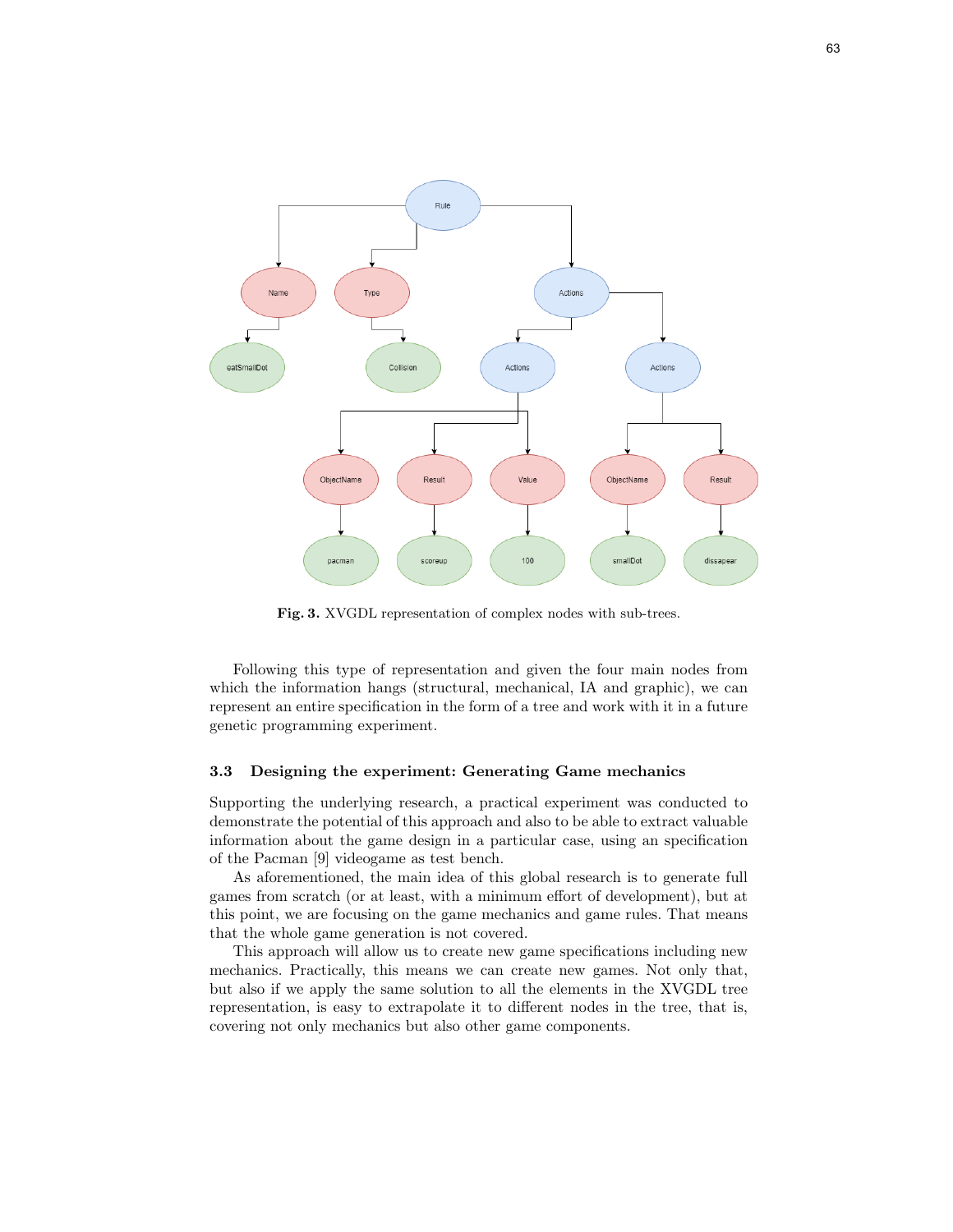As discussed above, an algorithm can be perfectly applied to any part of the specification. As a future opportunity to explore, it would be a matter of deciding what elements we are going to consider in a future experiment to allow applying the same idea (GP approach) to generate other different videogame specification components. With the theoretical approach, the representation and division that we have detailed in the previous sections, we can easily proceed to other game components, being important in this particular work to limit the generation for the experiment. We have identified the components or sections where the algorithms can be applied, in such a way that we can complete the game generation, dealing with the following points globally or individually:

- Generation of game mechanics (Main mechanics node), covered by this work making possible to generate different games with a base set of components.
- Generation of game's components at a visual level (Main graphics node), covering all generation of graphics and visual components of a game.
- Generation of game's levels and/or maps (Main structure node), automating the creation of new game maps or levels.

#### 3.4 Requirements

To carry out the generation of game mechanics we should have the following elements:

- A seed, that is to say, a base version of a game, from which we could generate the part that interests us. It could be as basic as we want, thus being the more complex generation process, or we could have a seed in which the structural and graphic information is defined and is immutable, and we apply the generation only at the level of nodes related to mechanics.
- A repository containing an initial set of rules, termination conditions and events.

At this point we need what we call a Primary Data store. This is important in order to make sure the generated games (experiment outputs) will be correct and valid in terms of game specifications. That means that the games will have sensible rules and mechanics, end conditions to make sure the game will finish and some basic definitions, assuring the game can be executed properly.

So, the main requirement now before starting the generation experiment will be to make sure we have a data store, keeping an initial set of rules (mechanics) and end conditions, as well as basic game definitions. Taking advantage of the current development, of XVGDL and XGE , we have created a simple process that fulfills the data store as needed. Different combinations of all possible values for rules and end conditions are performed in order to have the first base set of rules. As aforementioned, basic game specification (for Pacman in this case) has also been used to store a base game definition which will be evolved to a variant of the original video game using the GP approach. To make sure the data store is accessible from different sources, at the moment, data is stored using three different sources of information, a relational data-base, a local data set (in files)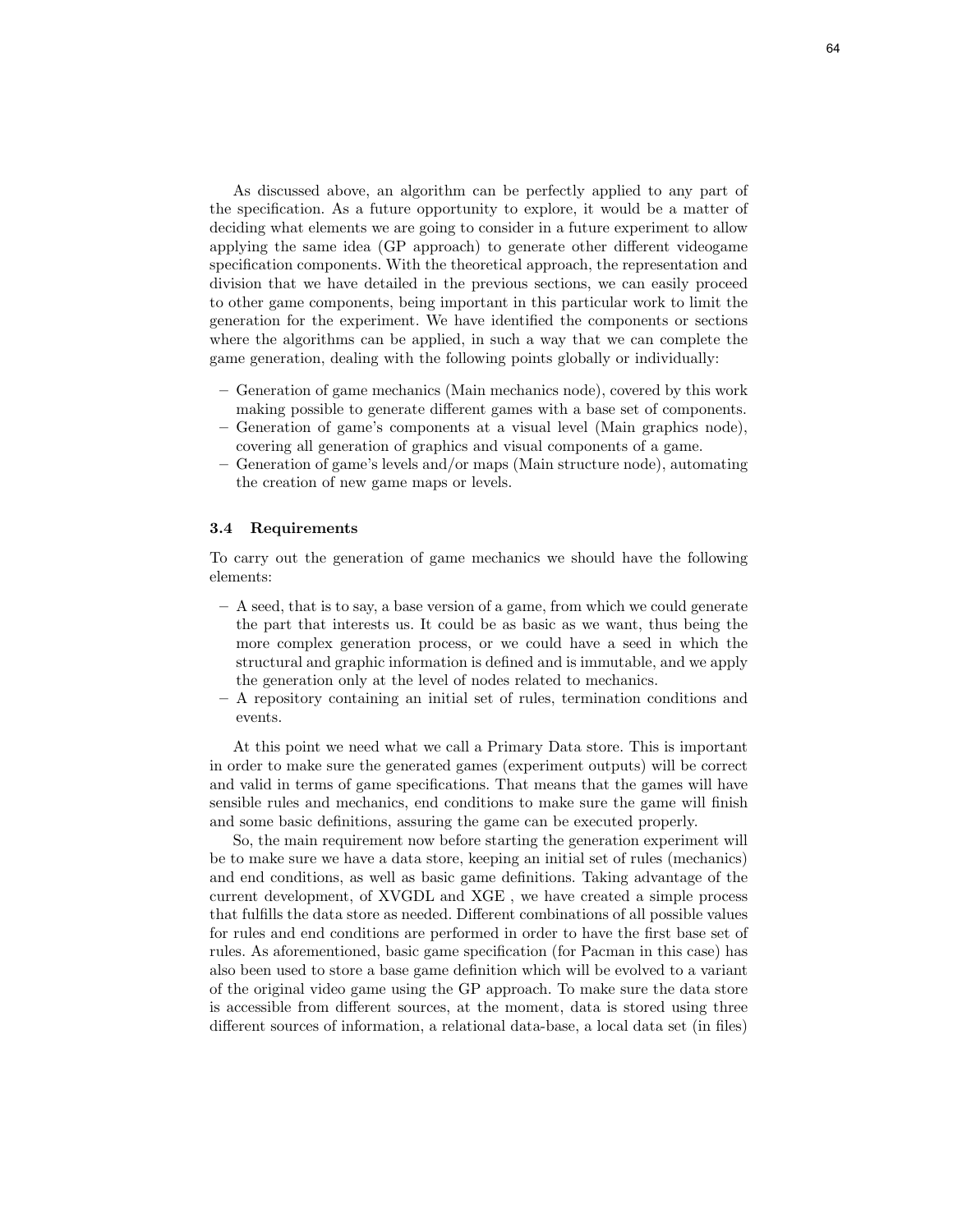and a secured access to a S3 bucket from AWS. Figure 4 expose graphically this procedure and the communication between different stacks involved in the videogame mechanics generation process.



Fig. 4. The XVGDL Data store generation.

#### 3.5 The algorithm

As already explained, the implementation approach is to use GP, implementing an algorithm that, starting from a seed, will find for different interesting videogames' specifications, according to previously defined requirements. The initial seed can be already described (configured) or even can be generated from the aforementioned repositories, at last, it will be the base game to evolve. The base seed will be slightly modified to make sure we have an interesting population to start the algorithm. This is performed using a simple software in charge of generating new values for the base specification defined nodes. Once the initial population of specifications are obtained, those must be transformed into the tree form, as detailed in sub-section 3.2 making possible then to apply the main steps defined by a genetic programming algorithm. In a general way, we have defined the following operations:

– Selection: We would apply an evaluation function to each of the solutions found. Is part of this experiment to define a fitness function to evaluate each possible solution, focusing in parameters that can be defined by the game designers before starting the experiment. Aspects like wining/loosing the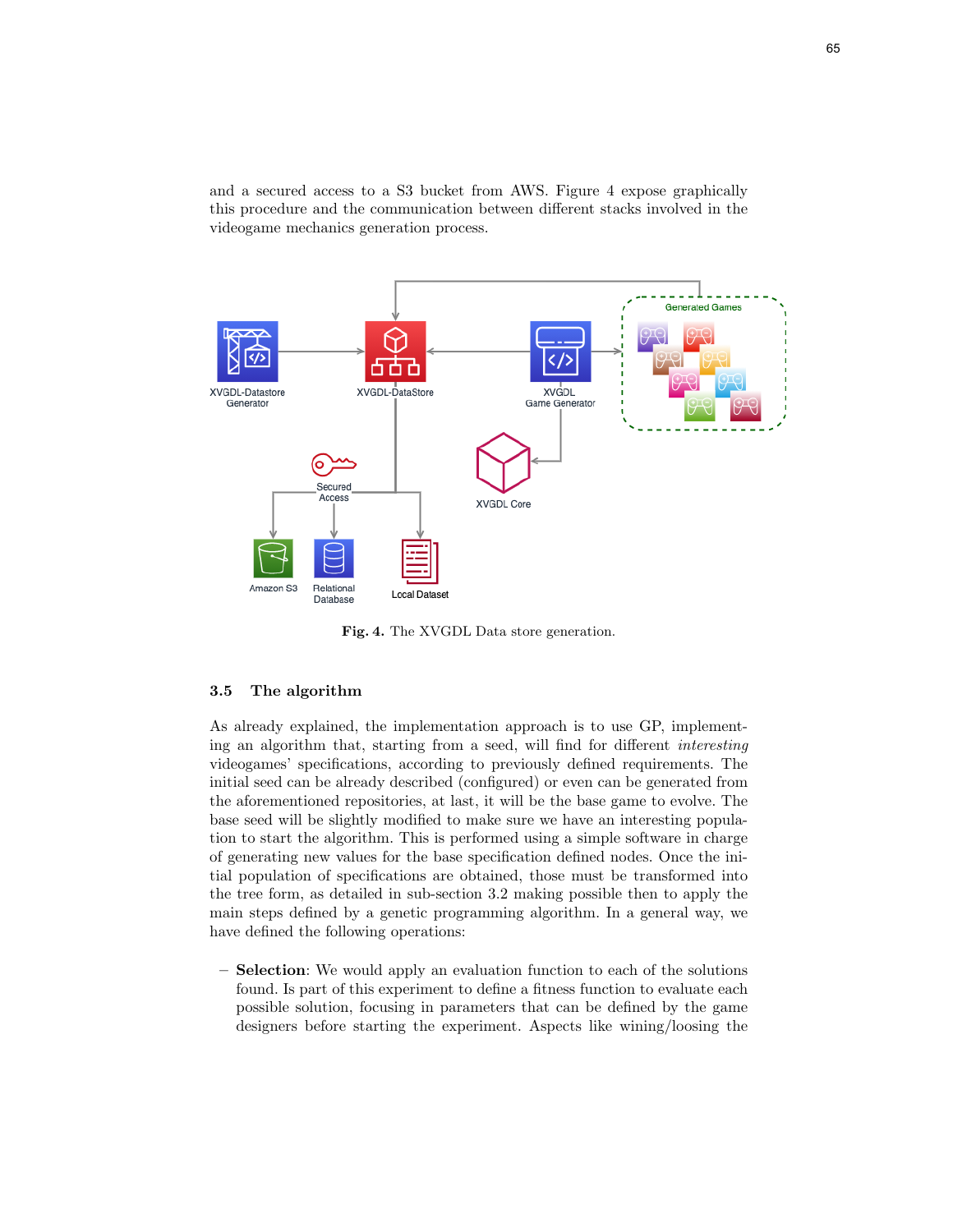game, time to complete, number of lives remaining, etc... will be considered to create the fitness function.

Crossing: From the population of specifications that we have at a given moment, the crossing of individuals could be done by exchanging leaf nodes (values) for certain aspects of the game, or directly exchanging sub-trees that represent a specific structure, including elements and their values.

Mutation: We could drastically change a complete branch of a tree from the elements that we have in the repositories or change leaf nodes (values) for distant values (within the allowed ranges).

From the crossover and mutation operations, we would have solutions that we could evaluate thanks to the fitness function that we define and applying the characteristics of XVGDL .

Somehow, even not starting from specific game requirements, we could have very different games visually, structurally and mechanically, always starting from some generic objectives to be evaluated, such as the total playing time, assessment of victory player, difficulty level, etc.

#### 3.6 Expected results

The main output of this experiment will be different videogames' specifications that, starting from a base game and given initial designers' requirement, are valid and complete, in such a way that they are playable games, using XGE , the game engine interpreter of XVGDL game specifications. It is important to highlight here the following aspects.

- During the experiment, we will apply a fitness function to every single solution guided by the designers' criteria in such a way that we will finally have videogame specifications that will maximize the designers' initial requirements.
- The output, which will be a population of videogames, will finally represent game specifications that can end up in completely different games one from each other, as eventually, the rules and mechanics will be different for each solution.

It is important to point as well that this work is not oriented to find the best solution (best game specification in this case) as there is no such solution. The main idea is to find a set of solutions, fulfilling some initial requirements, making sure the games are playable (correct). A solution is not better than other, but the output will help designers to define and describe new game specifications, according the ones obtained for the final population. Even those final specifications could be then gathered into a single game specification, just taking into account the most promising game mechanics and rules from each of them.

We have covered game mechanics and rules but as the XVGDL is easily transformed into a tree, the whole game generation is a feasible future opportunity to explore.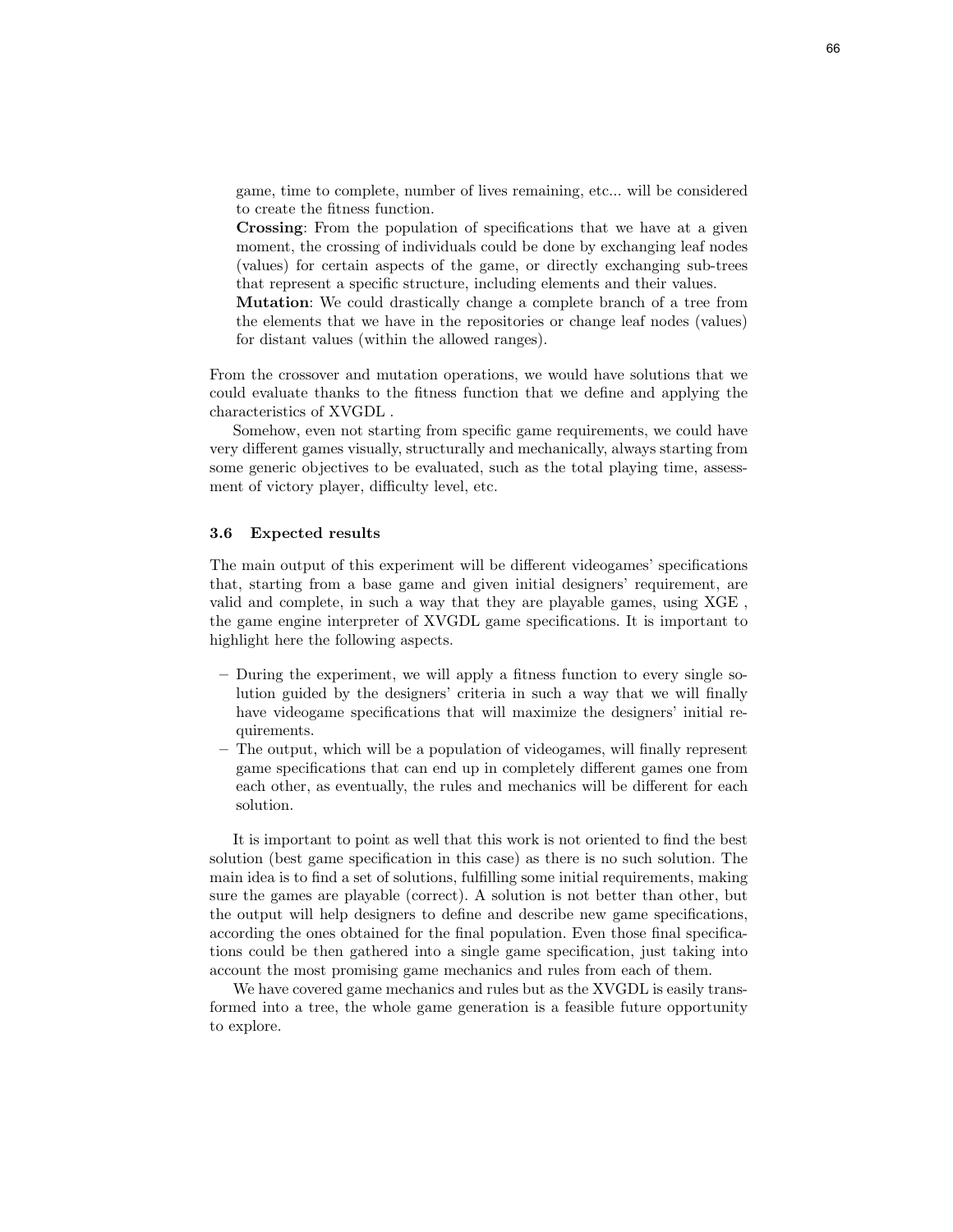# 4 Conclusions and future works

In this work, we are taking advantage of the already implemented and presented XVGDL and XGE . With this experiment, we demonstrate the important contribution and a bunch of possibilities open using those tools. This research path is a really promising branch, opening many different new opportunities for future researches.

Although GP is widely used in videogames research fields, generating game mechanics automatically will be a great contribution as there is not so much work in the library in regards to this particular sub-area.

During the paper we have also mention how this proposal can be applied to other game specfications' components, not only considering game mechanics. The process detailed here can be extended to maps/levels, AIs and other graphical components. In this sense, we consider this work as a core point to finally be able to generate complete games in an procedural way, which is also in our research path. This, or a similar proposal, can be used for future implementations to keep the same approach in generating graphics or structural components of a videogame, completing the full automatic generation.

The evaluation of these computational creations is a key factor to consider here, as we need to ensure that the solutions accomplish the designers' specifications and requirements. Previous works optimizing game specifications with XVGDL and XGE , cleared the way to perform these evaluations and allow us now to perform this work with key tools, ideas and providing a good level of reliability.

Algorithm performance and data will be analyzed once the executions will be finished. Hopefully, GP will be a good approach to get the expected output, although applying some other search techniques or approaches will be evaluated for future experiments.

We consider this work as a core point to finally be able to generate complete games in an procedural way. While this idea needs to be investigated yet, this work will contribute so much to the automatic complete videogame generation, together with the other approaches mentioned in the paper.

# Acknowledgements

This work has been supported by Spanish Ministry of Economy and Competitiveness (MINECO) projects: EphemeCH (TIN2014-56494-C4-1-P), and Deep-Bio (TIN2017-85727-C4-1-P) – Check: http://blog.epheme.ch and http:// blog.deepb.io –, and Universidad de Málaga, Campus de Excelencia Internacional Andalucía Tech.

## References

1. Dworman, G.O., Kimbrough, S.O., Laing, J.D.: On automated discovery of models using genetic programming: Bargaining in a three-agent coalitions game. J. Manag. Inf. Syst. 12(3), 97–125 (1996), http://www.jmis-web.org/articles/307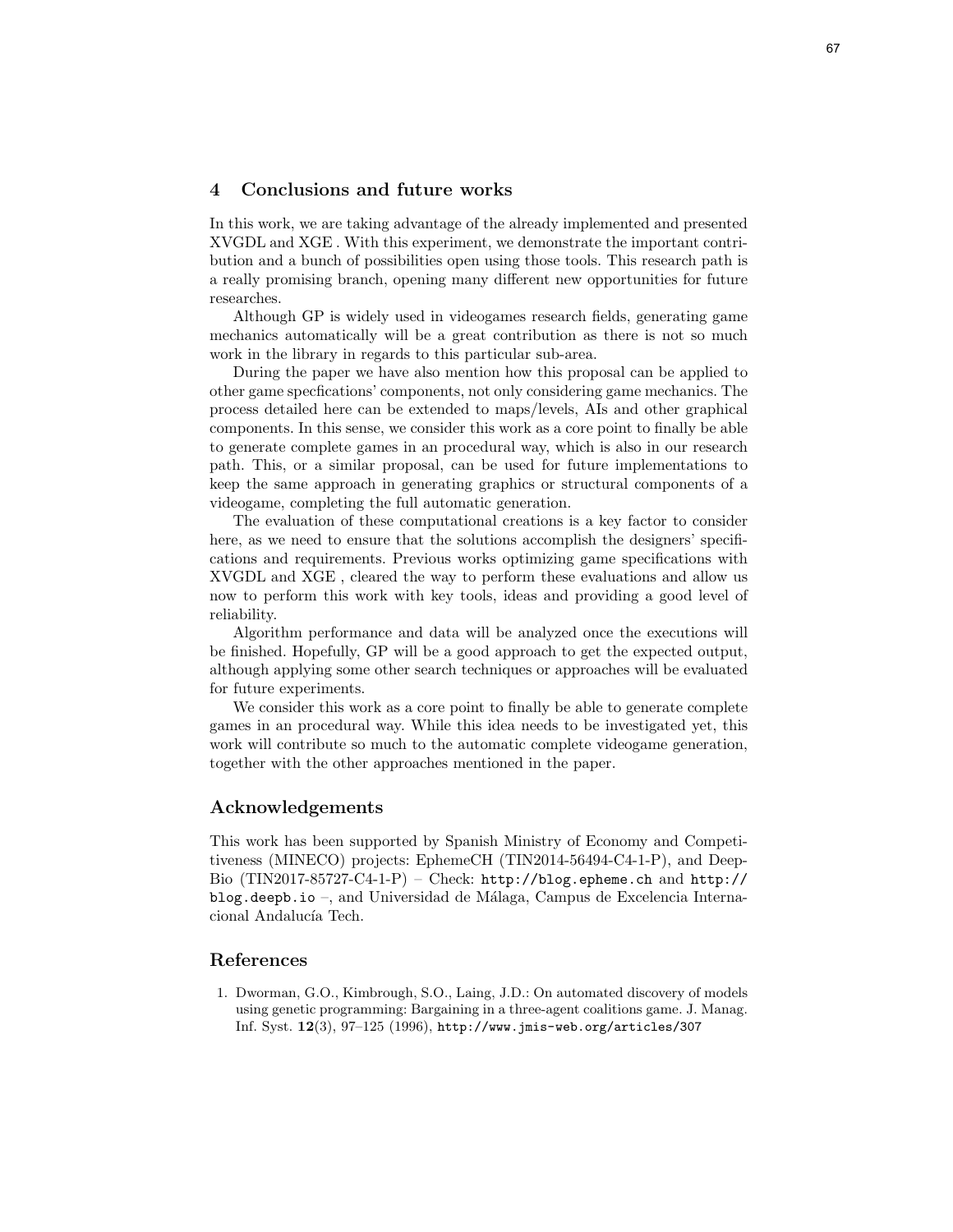- 2. Ferro, L.S.: The game element and mechanic (GEM) framework: A structural approach for implementing game elements and mechanics into game experiences. Entertain. Comput. 36, 100375 (2021). https://doi.org/10.1016/j.entcom.2020.100375, https://doi.org/10.1016/j. entcom.2020.100375
- 3. Font, J.M., Mahlmann, T., Manrique, D., Togelius, J.: Towards the automatic generation of card games through grammar-guided genetic programming. In: Yannakakis, G.N., Aarseth, E., Jørgensen, K., Lester, J.C. (eds.) Proceedings of the 8th International Conference on the Foundations of Digital Games, FDG 2013, Chania, Crete, Greece, May 14-17, 2013. pp. 360–363. Society for the Advancement of the Science of Digital Games (2013), http://www.fdg2013.org/program/ papers/short01\\_font\\_etal.pdf
- 4. Frade, M., de Vega, F.F., Cotta, C.: Modelling video games' landscapes by means of genetic terrain programming - A new approach for improving users' experience. In: Giacobini, M., Brabazon, A., Cagnoni, S., Caro, G.D., Drechsler, R., Ekárt, A., Esparcia-Alcázar, A., Farooq, M., Fink, A., McCormack, J., O'Neill, M., Romero, J., Rothlauf, F., Squillero, G., Uyar, S., Yang, S. (eds.) Applications of Evolutionary Computing, EvoWorkshops 2008: EvoCOMNET, EvoFIN, EvoHOT, EvoIASP, EvoMUSART, EvoNUM, EvoSTOC, and EvoTransLog, Naples, Italy, March 26-28, 2008. Proceedings. Lecture Notes in Computer Science, vol. 4974, pp. 485–490. Springer (2008). https://doi.org/10.1007/978-3-540-78761-7 52, https: //doi.org/10.1007/978-3-540-78761-7\\_52
- 5. Frade, M., de Vega, F.F., Cotta, C.: Breeding terrains with genetic terrain programming: The evolution of terrain generators. Int. J. Comput. Games Technol. 2009, 125714:1–125714:13 (2009). https://doi.org/10.1155/2009/125714, https: //doi.org/10.1155/2009/125714
- 6. García-Sánchez, P., Fernández-Ares, A., Mora, A.M., Valdivieso, P.Á.C., González, J., Guervós, J.J.M.: Tree depth influence in genetic programming for generation of competitive agents for RTS games. In: Esparcia-Alcázar, A.I., Mora, A.M. (eds.) Applications of Evolutionary Computation - 17th European Conference, EvoApplications 2014, Granada, Spain, April 23-25, 2014, Revised Selected Papers. Lecture Notes in Computer Science, vol. 8602, pp. 411– 421. Springer (2014). https://doi.org/10.1007/978-3-662-45523-4 34, https:// doi.org/10.1007/978-3-662-45523-4\\_34
- 7. Gauthier, A., Jenkinson, J.: Designing productively negative experiences with serious game mechanics: Qualitative analysis of game-play and game design in a randomized trial. Comput. Educ. 127, 66–89 (2018). https://doi.org/10.1016/j.compedu.2018.08.017, https://doi.org/10.1016/ j.compedu.2018.08.017
- 8. Geng, S., Hu, T.: Sports games modeling and prediction using genetic programming. In: IEEE Congress on Evolutionary Computation, CEC 2020, Glasgow, United Kingdom, July 19-24, 2020. pp. 1–6. IEEE (2020). https://doi.org/10.1109/CEC48606.2020.9185917, https://doi.org/10. 1109/CEC48606.2020.9185917
- 9. Inc, B.N.E.: Pacman official, http://pacman.com/en/, accessed: 2nd September 2021
- 10. Letcher, A., Balduzzi, D., Racanière, S., Martens, J., Foerster, J.N., Tuyls, K., Graepel, T.: Differentiable game mechanics. J. Mach. Learn. Res. 20, 84:1–84:40 (2019), http://jmlr.org/papers/v20/19-008.html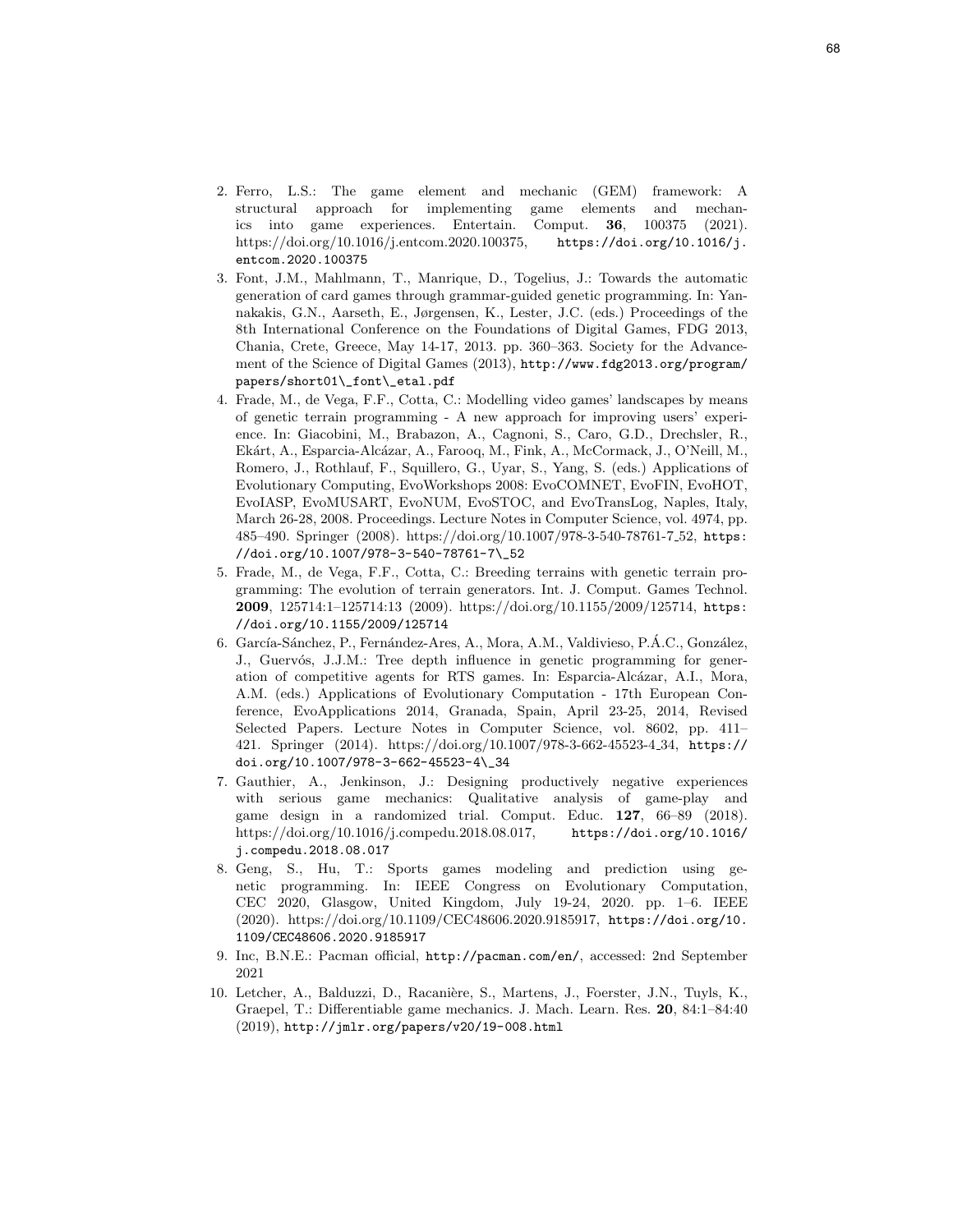- 11. Liu, F., Serguieva, A., Date, P.: A mixed-game and co-evolutionary genetic programming agent-based model of financial contagion. In: Proceedings of the IEEE Congress on Evolutionary Computation, CEC 2010, Barcelona, Spain, 18-23 July 2010. pp. 1–7. IEEE (2010). https://doi.org/10.1109/CEC.2010.5586243, https: //doi.org/10.1109/CEC.2010.5586243
- 12. Mariño, J.R.H.: Learning strategies for real-time strategy games with genetic programming. In: Smith, G., Lelis, L. (eds.) Proceedings of the Fifteenth AAAI Conference on Artificial Intelligence and Interactive Digital Entertainment, AIIDE 2019, October 8-12, 2019, Atlanta, Georgia, USA. pp. 219–220. AAAI Press (2019), https://www.aaai.org/ojs/index.php/AIIDE/article/view/5249
- 13. Michael Cook, m.: Games by angelina, http://www.gamesbyangelina.org/, accessed: 2nd September 2021
- 14. Moll, P., Frick, V., Rauscher, N., Lux, M.: How players play games: observing the influences of game mechanics. In: Eg, R., van der Hooft, J., Raaen, K. (eds.) Proceedings of the 12th ACM International Workshop on Immersive Mixed and Virtual Environment Systems, MMVE@MMSys 2020, Istanbul, Turkey, June 8, 2020. pp. 7–12. ACM (2020). https://doi.org/10.1145/3386293.3397113, https: //doi.org/10.1145/3386293.3397113
- 15. Navarro, D., Sundstedt, V.: Simplifying game mechanics: gaze as an implicit interaction method. In: Gutierrez, D., Huang, H. (eds.) SIGGRAPH Asia 2017 Technical Briefs, Bangkok, Thailand, November 27 - 30, 2017. pp. 4:1– 4:4. ACM (2017). https://doi.org/10.1145/3145749.3149446, https://doi.org/ 10.1145/3145749.3149446
- 16. Nguyen, J., Ruberg, B.: Challenges of designing consent: Consent mechanics in video games as models for interactive user agency. In: Bernhaupt, R., Mueller, F.F., Verweij, D., Andres, J., McGrenere, J., Cockburn, A., Avellino, I., Goguey, A., Bjøn, P., Zhao, S., Samson, B.P., Kocielnik, R. (eds.) CHI '20: CHI Conference on Human Factors in Computing Systems, Honolulu, HI, USA, April 25-30, 2020. pp. 1–13. ACM (2020). https://doi.org/10.1145/3313831.3376827, https://doi. org/10.1145/3313831.3376827
- 17. Ruiz-Quiñones, J., Fernández-Leiva, A.: Xml-based video game description language. IEEE Access 8, 4679–4692 (2020)
- 18. Siu, K., Zook, A., Riedl, M.O.: A framework for exploring and evaluating mechanics in human computation games. In: Deterding, S., Canossa, A., Harteveld, C., Zhu, J., Sicart, M. (eds.) Proceedings of the International Conference on the Foundations of Digital Games, FDG 2017, Hyannis, MA, USA, August 14-17, 2017. pp. 38:1– 38:4. ACM (2017). https://doi.org/10.1145/3102071.3106344, https://doi.org/ 10.1145/3102071.3106344
- 19. Szarowicz, A., Francik, J., Lach, E.: Reinforcement learning and genetic programming for motion acquisition. Int. J. Intell. Games Simul. 4(1), 55–66 (2006), http://www.scit.wlv.ac.uk/OJS\\_IJIGS/index.php/IJIGS/article/view/5
- 20. Villegas, E., Labrador, E., Fonseca, D., Fern´andez-Guinea, S.: Validating game mechanics and gamification parameters with card sorting methods. In: Rocha,  $\hat{A}$ . Adeli, H., Reis, L.P., Costanzo, S. (eds.) New Knowledge in Information Systems and Technologies - Volume 3. Advances in Intelligent Systems and Computing, vol. 932, pp. 392–401. Springer (2019). https://doi.org/10.1007/978-3-030-16187- 3 38, https://doi.org/10.1007/978-3-030-16187-3\\_38
- 21. Volkovas, R., Fairbank, M., Woodward, J.R., Lucas, S.M.: Mek: Mechanics prototyping tool for 2d tile-based turn-based deterministic games. In: IEEE Conference on Games, CoG 2019, London, United Kingdom, August 20-23, 2019. pp. 1–8.